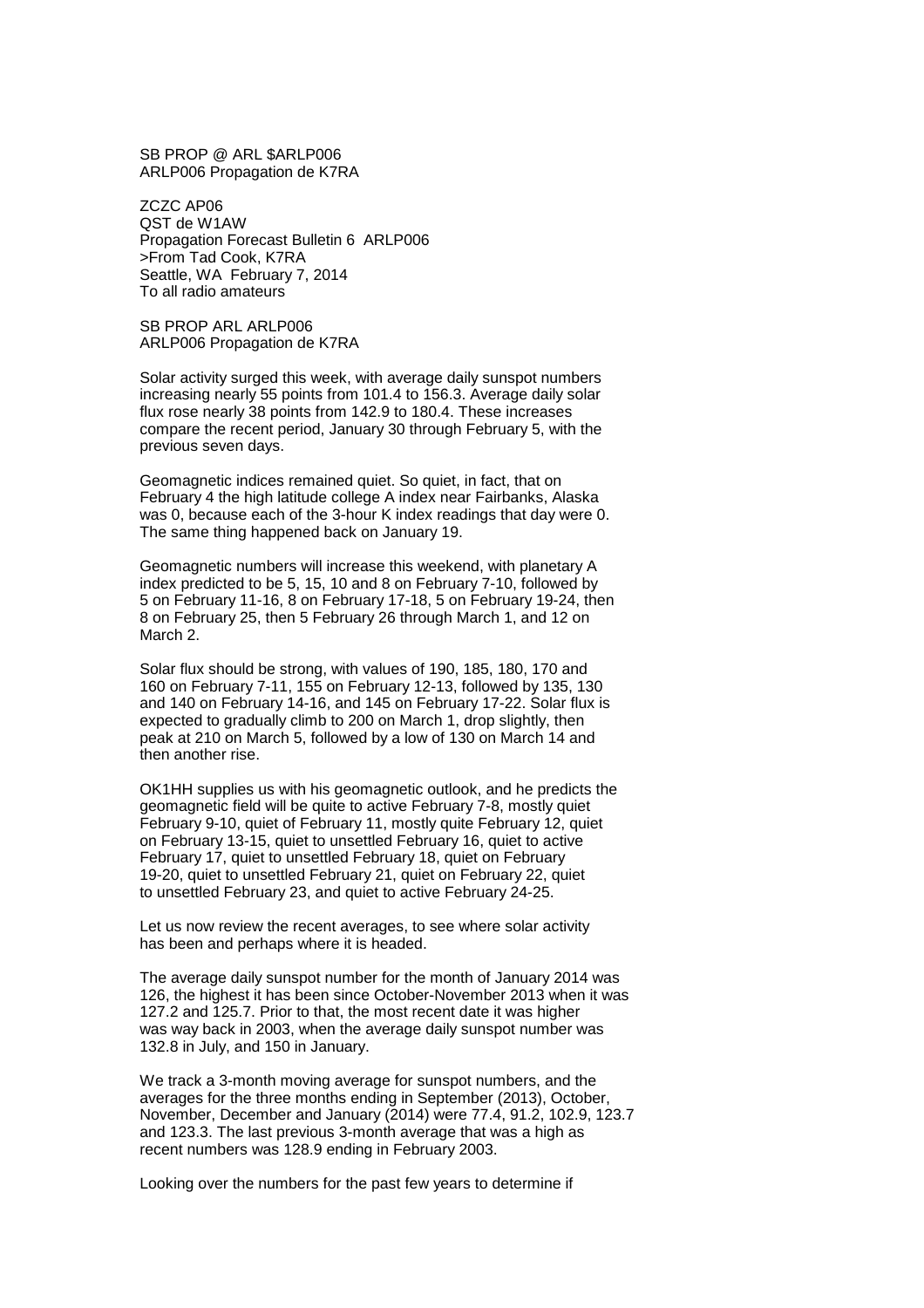there was a double peak shows us high average sunspot numbers at the most recent period, 123.7 and 123.3 ending in December 2013 and January 2014, then 106.4 on both 3-month periods ending May and June 2013, then 118.8 and 118.6 ending in November and December 2012. This suggests that our second peak for Cycle 24 is the highest, although how that other peak (May-June 2013) will figure into a 12-month smoothed sunspot number is anybody's guess.

Last week's Propagation Forecast Bulletin ARLP005 mentioned something amiss with some of the recent solar flux and planetary 45 day forecasts from USAF/NOAA. I emailed my spreadsheets of archives for both predictions to a ham contact at NOAA, and they also saw the problem. Apparently on some days the prediction from two days prior was reported instead of the latest one, due to some software problem. They are working on a solution, and updating the past records as needed.

Randy Crews, W7TJ of Spokane, Washington wrote: "Due to the large size and magnetic complexity of sunspots now, January of 2014 set not only a new solar flux high and sunspot number (237 and 245, respectively) as you pointed out in an earlier article, but also exceeded the November 2011 average solar flux value of 153 to approximately 157. Size does matter! It looks as if we are seeing a nice carryover into February, however the overall trend and strength of this cycle will still be a low one. Typically we see big flux fireworks at the top of the cycle, and this one seems to be following suit. Recently there was an article on QRZ.com by a solar science astronomer in Arizona who recapped the trend in sunspot strength as on the decline. Bottom line: Take advantage of the great conditions while they last!"

K7RA heartily agrees.

Phil Plait's blog on Slate.com highlights a big sunspot, which he calls "ridiculously huge." Check it out at http://www.slate.com/blogs/bad\_astronomy/2014/02/04/sunspot\_ar1967 \_huge\_sunspot\_cluster\_rotates\_back\_into\_view.html .

Mick, W3FJ of Williamsport, Pennsylvania wrote on January 31: "Just a quick note to mention a brief opening this morning from about 1520Z to 1630Z when I had to leave for an appointment. 6 Meters was open to a rather narrow area from my FN11 QTH in North Central PA into Georgia and Alabama. I worked N3HJX, KG4YTP, and W4VAS all in EM84 with good solid 59 signals. I also had a rather long QSO with my old friend Burt, WA4VUT in EM50 in Alabama. Burt was consistently 59+ during our 10 to 15 minute QSO. Burt has been around the band for many years and at age 87 sure doesn't look like he's going to give it up soon."

## The ARRL DX Bulletin

(http://www.arrl.org/w1aw-bulletins-archive/ARLD006/2014) reports that the CQ World Wide WPX RTTY Contest is this weekend, running from 0000 UTC Saturday, February 8 until 2359 UTC Sunday, February 9. In case that isn't clear, on the West Coast of North America (in Pacific Standard Time) that would be 4:00 PM tonight (Friday, February 7, 2014) through 3:59 PM PST Sunday, February 9. See details at http://www.cqwpxrtty.com/ . The site has a nice countdown time.

And finally, I was visiting a rural library in a county north of me and noticed a listing in their catalog for "The Radio Amateur's Handbook." But the curious thing about it was that the record did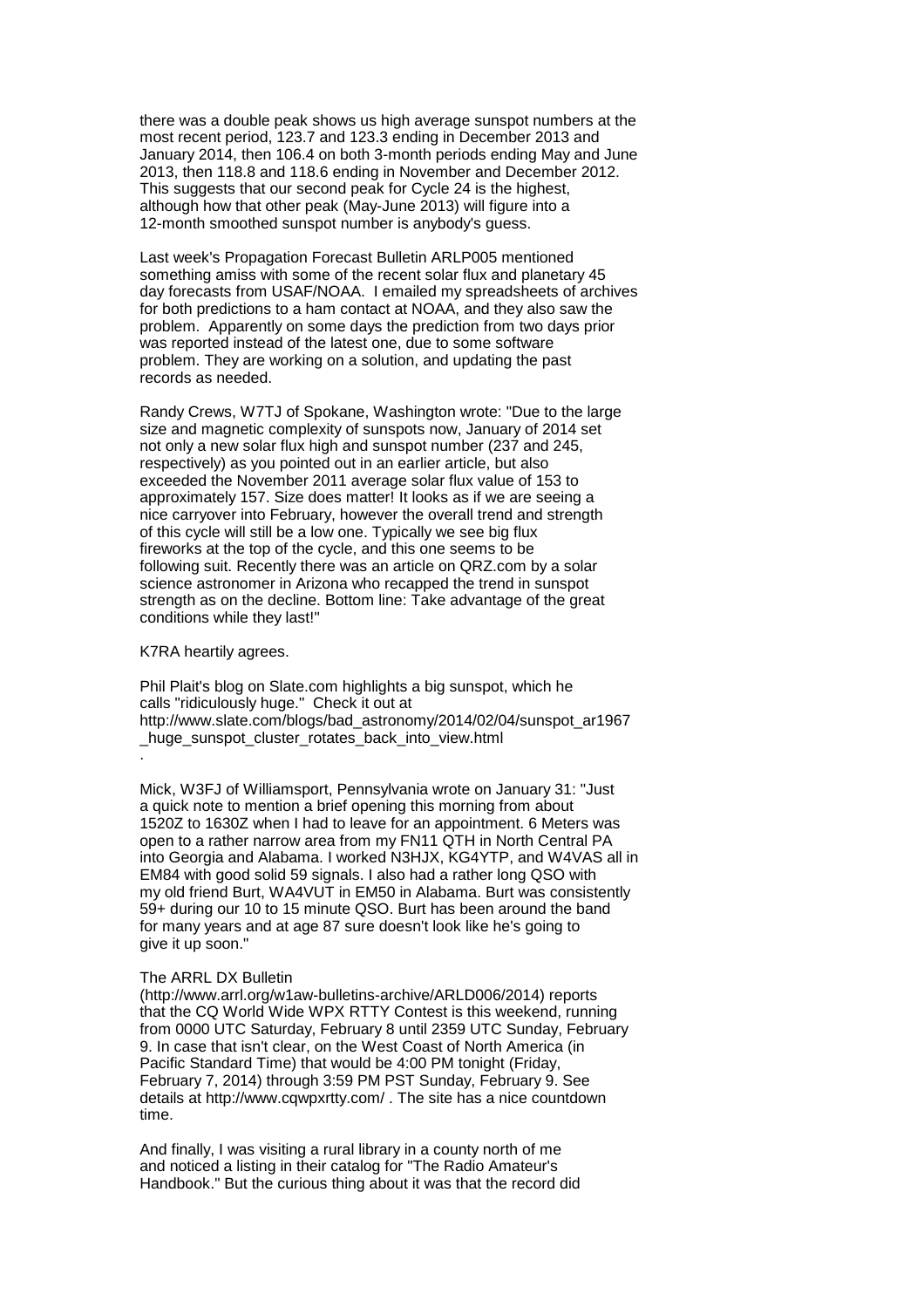not list a publication date or edition number (now titled the "ARRL Handbook," the 2014 copy is the ninety-first edition), and the subtitle was "A Manual of Amateur Short Wave Radiotelegraphic Communication."

I ordered it, and when it came in, I thought it must be a reproduction, because it was in perfect condition, with all the pages bright and white, no fading at all. It turned out to be the 1926 First Edition, and I was shocked to discover a signature on the flyleaf: "F.E. Handy" and "Personal Copy" written next to the signature. Francis Edward Handy, W1BDI was the original editor and creator of the handbook, and was also the Communications Manager for many years at the ARRL. He was also the ham who dreamed up Field Day and the ARRL Sweepstakes.

A couple of decades back I saw a classified ad in the back of QST placed by his son, offering for sale individual copies of his father's personal collection of handbooks. I bought several, and he included some blank W1BDI QSL cards designed by Gil, W1CJD, the artist who drew those classic ARRL illustrations for many years. One of the cards shows the fellow I bought the handbooks from, as a child, playing catch with a large glass vacuum tube, much to his father's distress.

I seem to recall that he had this first edition for sale at the time, but I couldn't afford it. The library got it in December 2005, and I can only assume that the buyer or the buyer's estate donated it to the library. I have it here, and it is quite a remarkable find.

Chapter One is titled, "What Is An Amateur?" and the third paragraph begins: "There is untold pleasure in two-way amateur operating. The covering of hundreds of miles and the handling of friendly messages with low amounts of power lends an interest not found in any other pastime. Perhaps the relaying of messages has not been sufficiently mentioned. That is one of the amateur's principal activities. Friendly messages are accepted at any amateur station. They are passed on toward their destination from one station to another. No charge is made for the service, and of course no responsibility can be fixed for failure to perform. Usually messages are delivered by telephone or by the operator in person as soon as they reach the city of destination."

Chapter Two, titled "Getting Started" begins the second paragraph with, "To understand and enjoy radio in the fullest sense we ought to listen to all that takes place. The broadcast listener has but skimmed the surface of radio fun. He has no conception of the joy that will be his, once he has put his finger on the throbbing pulse of two-way radio. Long waves, set up by frequencies below the broadcast band, bring us a horde of flute-like signals. Press messages, storm warnings, and weather reports from all over the world tell their story to whomever will listen."

This first edition is truly a remarkable book.

If you would like to make a comment or have a tip for our readers, email the author at, k7ra@arrl.net.

For more information concerning radio propagation, see the ARRL Technical Information Service web page at http://arrl.org/propagation-of-rf-signals. For an explanation of the numbers used in this bulletin, see

http://arrl.org/the-sun-the-earth-the-ionosphere. An archive of past